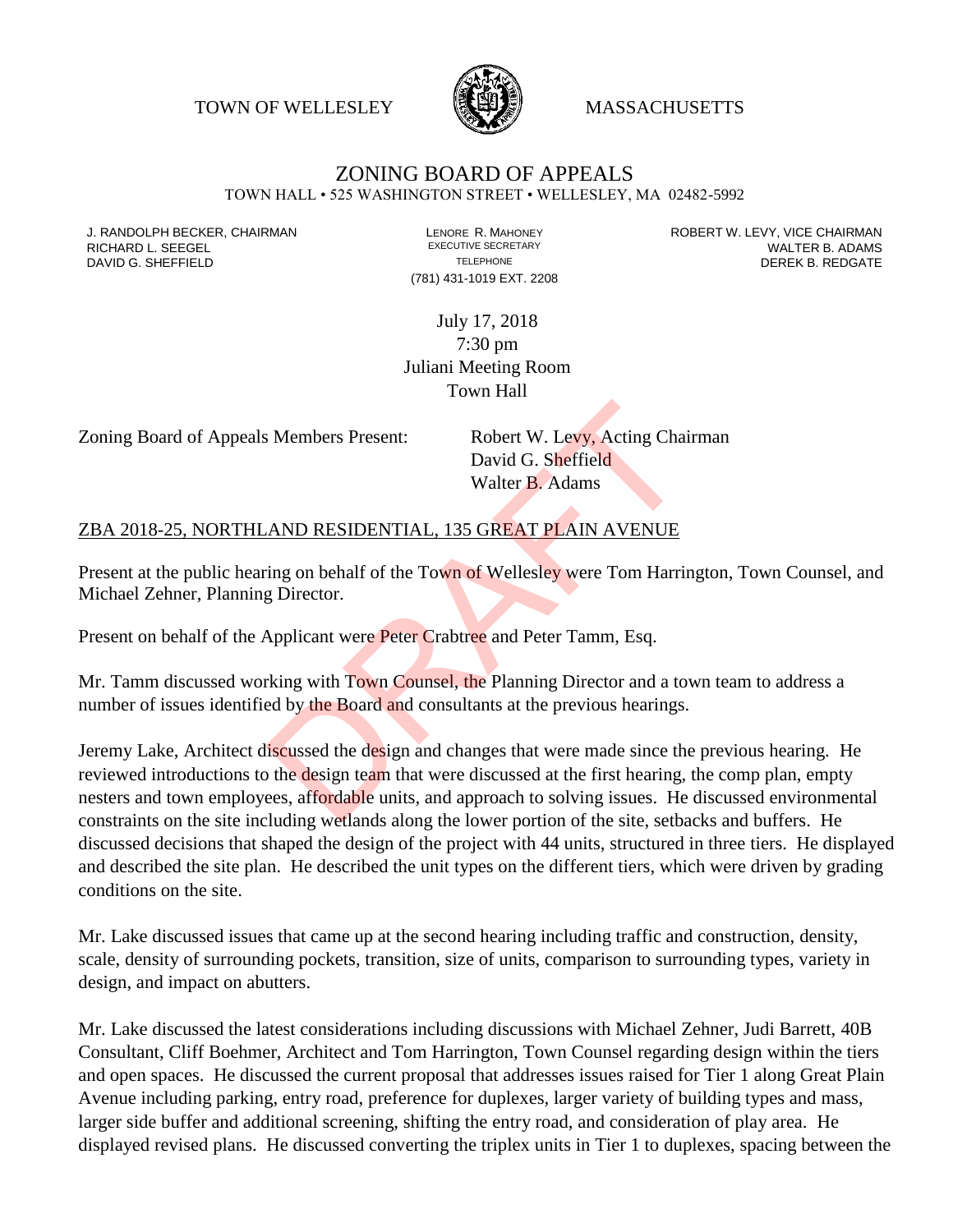buildings and side yards, relocation of entry road off-center, and covered parking spaces. He discussed Tier 2, grade changes and parking. He discussed the carriage house units and displayed examples of designs and views from the street. He further discussed the duplex buildings, the buildings at Tier 2 and Tier 3, connecting the central green to the lower meadow, pushing some of the units further off of the roadway, shared street for vehicular and pedestrian use, hardscape plaza, and shifting units to open up views.

Mr. Lake discussed open space, the wetlands area, frontage along Great Plain Avenue, secondary sidewalk, central green, relocating the existing stone structure, shared street, the meadow, play area, and streetscapes that connect the areas.

Mr. Levy asked about the difference in lot coverage. Mr. Lake said that it will be comparable. Mr. Levy confirmed that the setback was pulled in five feet. He asked if additional waivers are needed with the revised design. Mr. Tamm said that the waivers are largely comparable. He said that increasing the side yard setback will exceed what is required by Zoning, so that can be eliminated from the Waiver List. He said that the plans that Mr. Lake displayed are preliminary and they want to confirm that expansion of some of the units does not intrude on the local wetland buffer zone. He said that the Town's team brought up valid points that the Applicant wanted to address.

Mr. Levy asked if there are any issues for emergency vehicles. Mr. Lake said that it will be comparable to the original design. Mr. Levy said that the Board would want the Fire Department to review the revised plans.

Mr. Levy asked if the affordability mix changed. Mr. Tamm said that they reviewed the unit mix with Ms. Barrett. He said that the issue is in the sole discretion of the Subsidizing Agent. He said that believe that it does comport with the guidelines. Mr. Crabtree said that they are proposing to have three of the carriage houses be affordable with one bedroom units, three three bedroom units, and five two bedroom units, for a total of 11 affordable units. Ms. Barrett said that they are required to provide a reasonable distribution, subject to approval by MassHousing. Mr. Tamm said that MassHousing wanted to be sure that there will be an affordable unit in the third tier. Mr. Zehner said that the amenities are more equitable in the revised plan with respect to garage space. nde on the local wetland buffer zone. He said that the To<br>wanted to address.<br>The any issues for emergency vehicles. Mr. Lake said that<br>Levy said that the Board would want the Fire Departmen<br>fordability mix changed. Mr. Tam

Mr. Adams asked if the intent is to fully sprinkler the project. Mr. Crabtree said that now that they are duplexes, they would not be required to do that. Mr. Adams asked if that was reviewed by the Fire Department. He said that there are other considerations such as density and the ability to gain access.

Mr. Sheffield said that the changes seem to be going in the right direction. He said that subtle changes have taken away some of the formality. He discussed the open space down to the meadow. He said that having the access off to the side does not encourage people to use the area. He said that if the access was most centrally located to the common, it would be much more inviting. He said that the stone house occupies a precious piece of the common area. Mr. Crabtree said that he took a video standing out on the loop road and from the green, and because of the topography, you do not see the meadow but see the trees. Mr. Sheffield said that his concern was seeing the way to it. Mr. Lake discussed the balance of opening the area up, proximity to neighbors and connection to the aqueduct. Mr. Tamm discussed connectivity through Tier 3, connection to the meadow, stormwater infrastructure and maintenance that is required for the system. He said that putting an access road between the units is not ideal and they are trying to maximize setbacks to neighbors. He said that the connection will function well.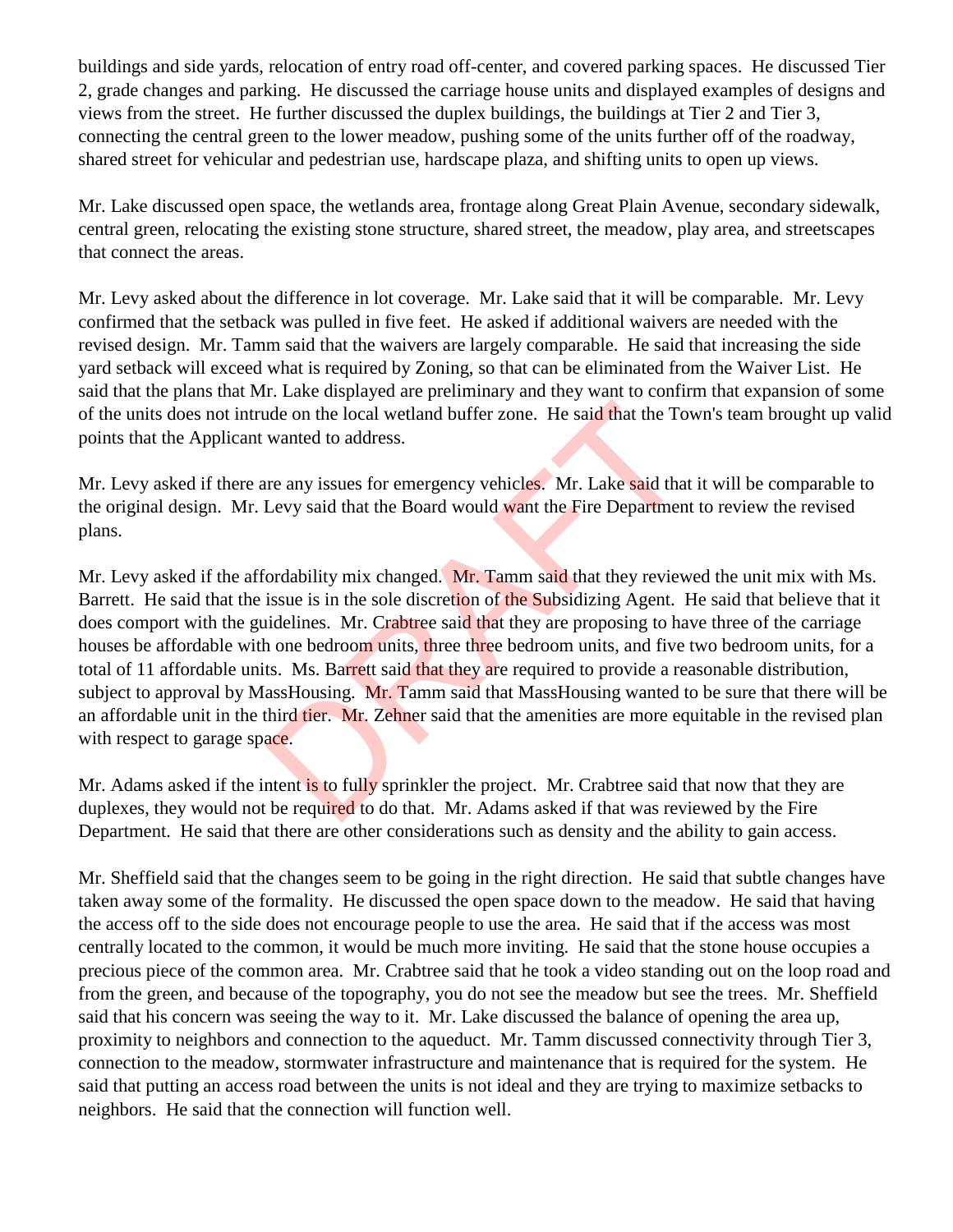Mr. Sheffield discussed the units above the four car garages. He asked about the demographics for the one bedroom units. Mr. Crabtree discussed a similar project in Duxbury and the lottery for the one bedroom units.

Mr. Adams asked about changes to square footage in the new versus the old approach. Mr. Tamm said that the proposed plans are concepts and if the Board finds them acceptable, they would further develop the plans to replace the plans of record. Mr. Lake said that the average unit will be 2,200 square feet, so the total for 44 units will be just under 100,000 square feet. He said that a change from four to three bedroom units will not make a significant change.

Mr. Adams said that the units will not have to be sprinklered under the Building Code. He said that the cost savings could be put into making this a better project. Mr. Tamm discussed working with the Building Inspector, the Director of Planning and addressing Fire Department issues. He said that they work would to develop the plans in the hope of coming back in September with final plans for the Board to review. Mr. Adams said that collaboration between the Developer and town departments has resulted in a better project.

Mr. Sheffield discussed how the sidewalks connect at the access to the meadow. He discussed shifting one of the units to create a node to identify the access to the meadow.

Mr. Boehmer discussed connectivity, shifting the buildings on the site, loss of private and gain of public areas, variety in the space and subtle moves that make a difference.

Mr. Levy asked if the changes to the plans will affect lighting. He asked if the plans have been shared with the neighbors. Mr. Crabtree discussed meeting with an abutter and reaching an agreement on fencing and planting on hers and the development site. He said that another abutter has seen the plans but they have not discussed them. Mr. Tamm said that they have been communicating with Tom Ahearn, who is a direct abutter. now the sidewalks connect at the access to the meadow. I<br>de to identify the access to the meadow.<br>connectivity, shifting the buildings on the site, loss of prive<br>and subtle moves that make a difference.<br>anges to the plans

Ms. Barrett said that she was pleased to see the shift in the unit mix. She discussed the need for one bedroom units. She said that she thought the changes to the plans were an improvement. She discussed the need for a play structure for children.

Mr. Zehner said that the Design Review and Planning Boards had not seen the revised plans. He said that his opinion is that the revised plans are a huge step forward. He said that the designers and Northland have been receptive to all of the comments. He said that pulling the units apart gives a good feeling of more like a community. He said that he was interested in continuing to work on that design. He discussed additional comments from BETA and estimated costs for mitigation.

Mr. Levy asked if there was any member of the public who wished to speak to the petition.

Rachel Cottone, 117 Great Plain Avenue, said that if the space is being marketed for children, it has to be conceded that the High School is within a quarter of a mile's walking distance and town is within a half mile's walking distance. She said that there has been no discussion about how Northland might support the town with a safe crosswalk across Great Plain Avenue. She discussed her home and her plans to stay in Wellesley. She said that her house is at the corner of the property and they have very little backyard. She said that because of the angle, her house will be close to the proposed project. She said that Mr. Crabtree has offered to work with them on landscaping.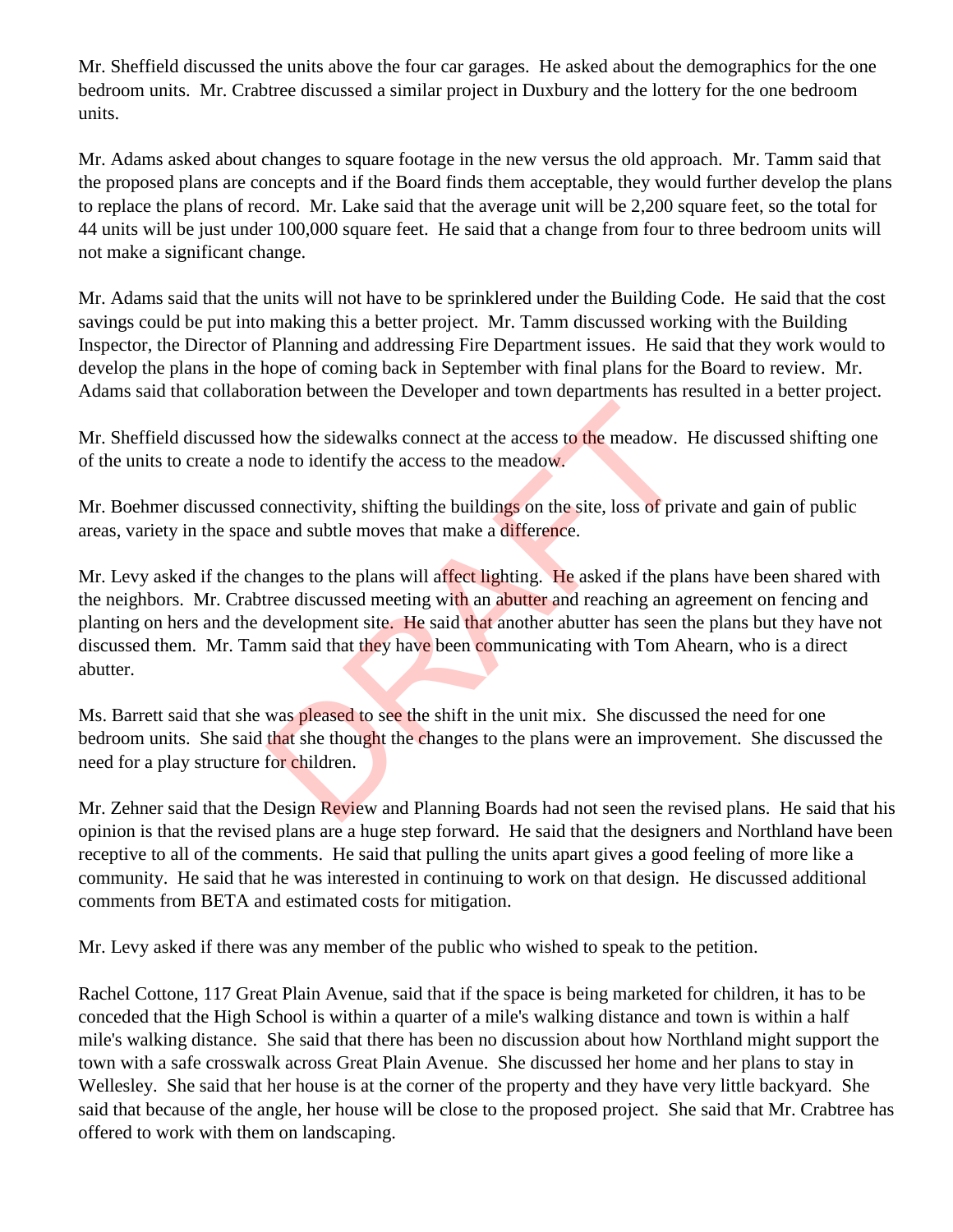Stanley Norkunas, Attorney, said that he represented Joan DiGiando, 113 Great Plain Avenue. He discussed the topography and the size of the buildings. He said that they have spoken with Mr. Crabtree about what can be done to preserve his client's privacy. He asked about sitting in on meetings when the developer meets with town departments. Mr. Harrington said those meetings are not posted and are not open to the public. He said that there is not a quorum of a public body attending those meetings. Mr. Tamm said that the developer does not intend to have further working sessions with the town because they believe what is currently presented is an alternate plan. He said that there is a buffer plan with respect to the DiGiando property that they will finalize and it will be reflected on the plan.

Mr. Adams asked about changing the grades on the east and west property lines. Mr. Crabtree described the topography of the site. He discussed reusing some of the stones on the site to make a loose piled wall to catch headlights. He said that they can build a berm behind the wall where they can plant eight to ten foot evergreens. He said that they placed the street lights on the inside of the loop road to keep them further away from neighbors. He said that if there is a problem with headlights and neighboring properties, they will come back and try to fix it. He said that they tried to be sensitive to the neighbors with placement of windows. Mr. Tamm said that the buffers will be shown on the revised plans and planting schedule. He said that the height of the buildings and the setbacks will meet or exceed Zoning requirements.

Mr. Levy asked if the off-site landscaping with neighbors will be by private agreement. Mr. Tamm said that it will be by private agreement.

Joan DiGiando, 113 Great Plain Avenue, said that she has been working with Mr. Crabtree but did not know about the berms and moving walls. She said that she is open to talking about it.

Dave Hickey, Town Engineer, said that he submitted a letter to the Board with his comments. He said that they focused a lot on stormwater and are comfortable with it. He said that they continue to ask that the developer consider a gravity sewer or a municipal grade pump station. He said that they started to review the Construction Management Plan. He said that they anticipate some dewatering during utility and foundation work and asked that it be addressed. He said that the cut and fill number is big. He asked that the developer look for opportunities throughout the project to less the amount of cut and fill. Mr. Adams asked about additional soil permeability testing. Mr. Hickey said testing showed that soil permeability varied across the site. He talked about digging a few holes and doing permeability testing because there is a new designer. d that the buffers will be shown on the revised plans and<br>dings and the setbacks will meet or exceed Zoning requin-<br>site landscaping with neighbors will be by private agree<br>ement.<br>the Plain Avenue, said that she has been w

Mr. Sheffield discussed an on-site maintenance facility. He asked where backup power will go. Mr. Crabtree said that they will bring in a generator if it is needed. Mr. Levy said that issue will be turned over to the condominium association.

Mr. Crabtree discussed a gravity sewer. He said that they would need to go 20 to 30 feet deep down Great Plain Avenue to connect to the existing manhole, which would be expensive to do. He discussed the possibility of Tier 1 being gravity but Tiers 2 and 3 will have to be pumped up.

Mr. Levy asked if there will be a professional management company. Mr. Crabtree said that it will be professional third party.

Mr. Adams said that the developer made significant progress in responding to the neighbors and the town. Mr. Levy confirmed that the new program works for the developer. Mr. Tamm discussed working proactively with the Board to fully assess an ultimate decision that would approve the program with conditions that are acceptable. He said that they have been working with Mr. Zehner on the issues. He said